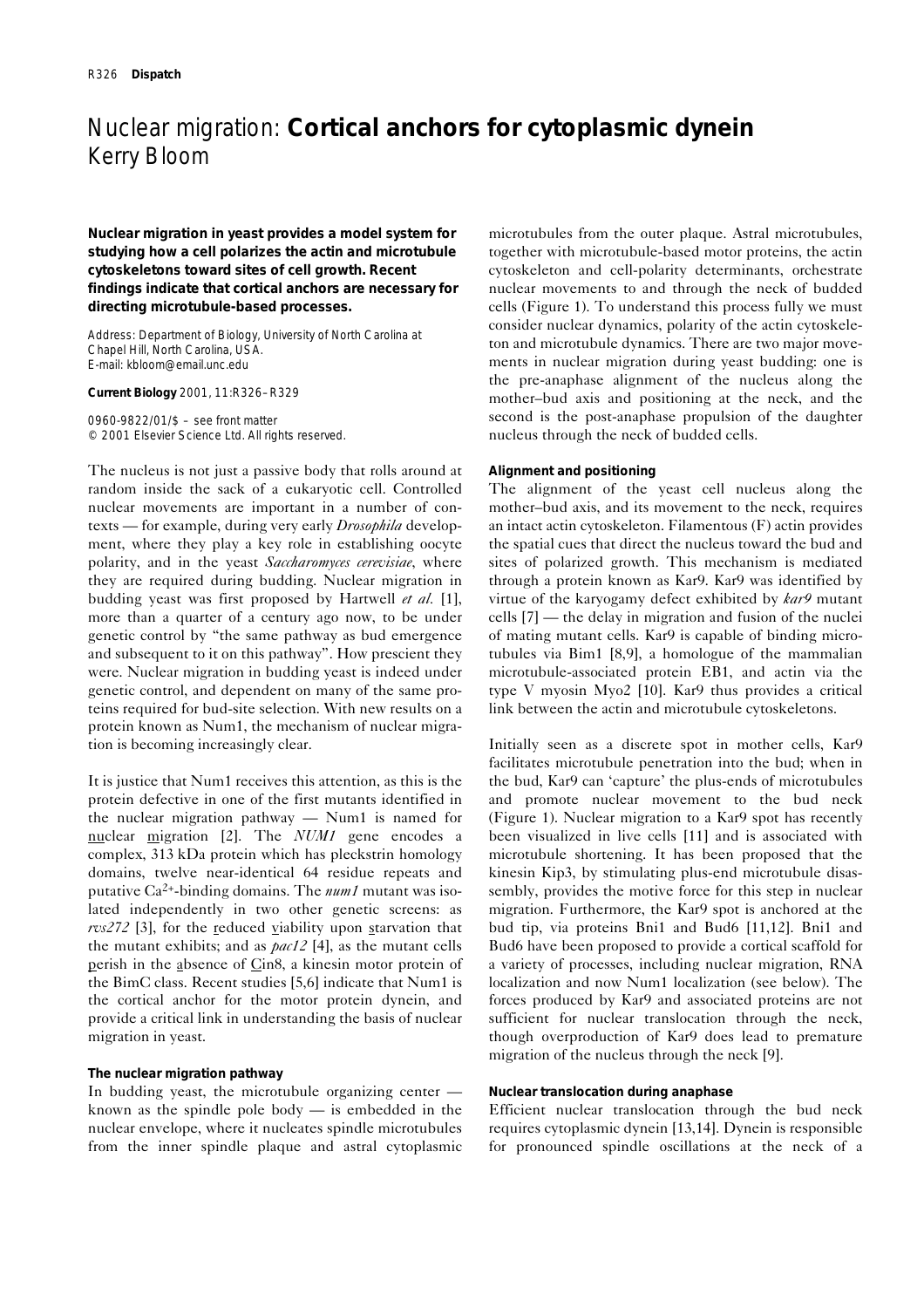



Num1 anchors cytoplasmic dynein and contributes to spindle elongation in anaphase. The nucleus (blue sphere) is propelled by astral microtubules (green lines) pushing against the cell periphery (G1). Cytoplasmic dynein fused to GFP (not shown) decorates the astral microtubule lattice. Migration to the neck of budded cells is facilitated by Kar9 (gray spheres in G1 and M phase cells), which serves as a linker between actin and microtubule cytoskeletons (see text). Num1 (red sphere) is present in the cortex of unbudded cells,

and appears in the bud of medium to large budded cells (M phase and anaphase onset, AO). Num1 is a cortical protein that binds tubulin and dynein (AO and late anaphase, LA). If dynein is immobilized by Num1, the minus-end directed translocation of microtubules by dynein would result in movement of the spindle pole and nucleus to cortical sites (late anaphase). Upon spindle disassembly, astral microtubule growth propels the nucleus for the next cycle.

budded cell, and contributes to the forces required to pull the nucleus and chromatin DNA through the aperture between mother cell and bud [15]. Dynein is also required for the prominent microtubule sliding that is seen at this stage of the cell cycle [16]. Dynein is symmetrically distributed along the length of both mother and daughter cell microtubules, and is unlikely to provide directional cues itself. The challenge in the field has been to understand how dynein generates any motive force, and in particular how it is responsible for microtubule sliding along the cortex.

There are numerous protein candidates that anchor dynein to cortical (or other) sites. The most notable include the intermediate and light chains of the dynein complex itself, and components of the dynein-associated dynactin complex — in particular, Nip100 (p150), Jnm1 and Act5 (Arp1). Unfortunately for these models, the dynein heavy chain, Dhc1/Dyn1, localizes to the cytoplasmic microtubules, and despite the effort of several laboratories, there is no evidence for the localization of dynein to the cortex in yeast. Similarly, several dynactin components have been localized to the spindle pole body [17,18]. Dynactin at the pole may mediate interactions between dynein and components at the neck, but this does not help us understand dynein's role in microtubule sliding along the cortex.

### **Cortical anchors for dynein**

Num1, like many of the proteins involved in nuclear migration, contributes to the efficiency of nuclear migration but is not required for cell viability. It has taken careful inspection in live cells, protein localization using green fluorescent protein (GFP) fusions and studies of protein–protein interactions to reveal the role of Num1 in nuclear migration. The Num1 protein is initially localized in the cortex of the mother cell [19]. But using Num1–GFP fusions, two groups [5,6] have recently observed Num1 accumulation in the bud of large budded cells. Num1–GFP first appears in medium-sized buds as stationary cortical spots [5]. The sessile nature of Num1, as well as its predominance in the mother cortex, distinguishes it from other proteins implicated in nuclear migration and cell polarity, including Bud6, Bni1 and Kar9.

Num1 is thus well positioned to be a cortical anchor for cytoplasmic dynein. Direct evidence supporting this idea has come from analysis of microtubule sliding [16]. Microtubule sliding along the cortex, as visualized with tubulin–GFP, is abrogated in the absence of functional Num1 [5]. Genetic interactions confirm that *num1* mutants behave as if they are missing dynein function [6]. In particular, *num1 dynein* double mutants behave like either single mutant, and conversely the double mutants *num1 kar9, num1 bni1* or *num1 kip3* behave, respectively, like *dynein kar9, dynein bni1* or *dynein kip3* [6,12,15,20]. These results place Num1 on the dynein pathway of nuclear migration.

What then is the specific evidence that Num1 provides a cortical anchor for dynein? Direct physical interactions between Num1 and components of the dynein complex were examined by co-immunoprecipitation experiments [6]. Num1 was found to co-immunoprecipitate with the dynein intermediate chain Pac11, and with the alpha tubulin Tub3. Furthermore, Num1 co-immunoprecipitates with Bni1 and Kar9. The interactions with Pac11 and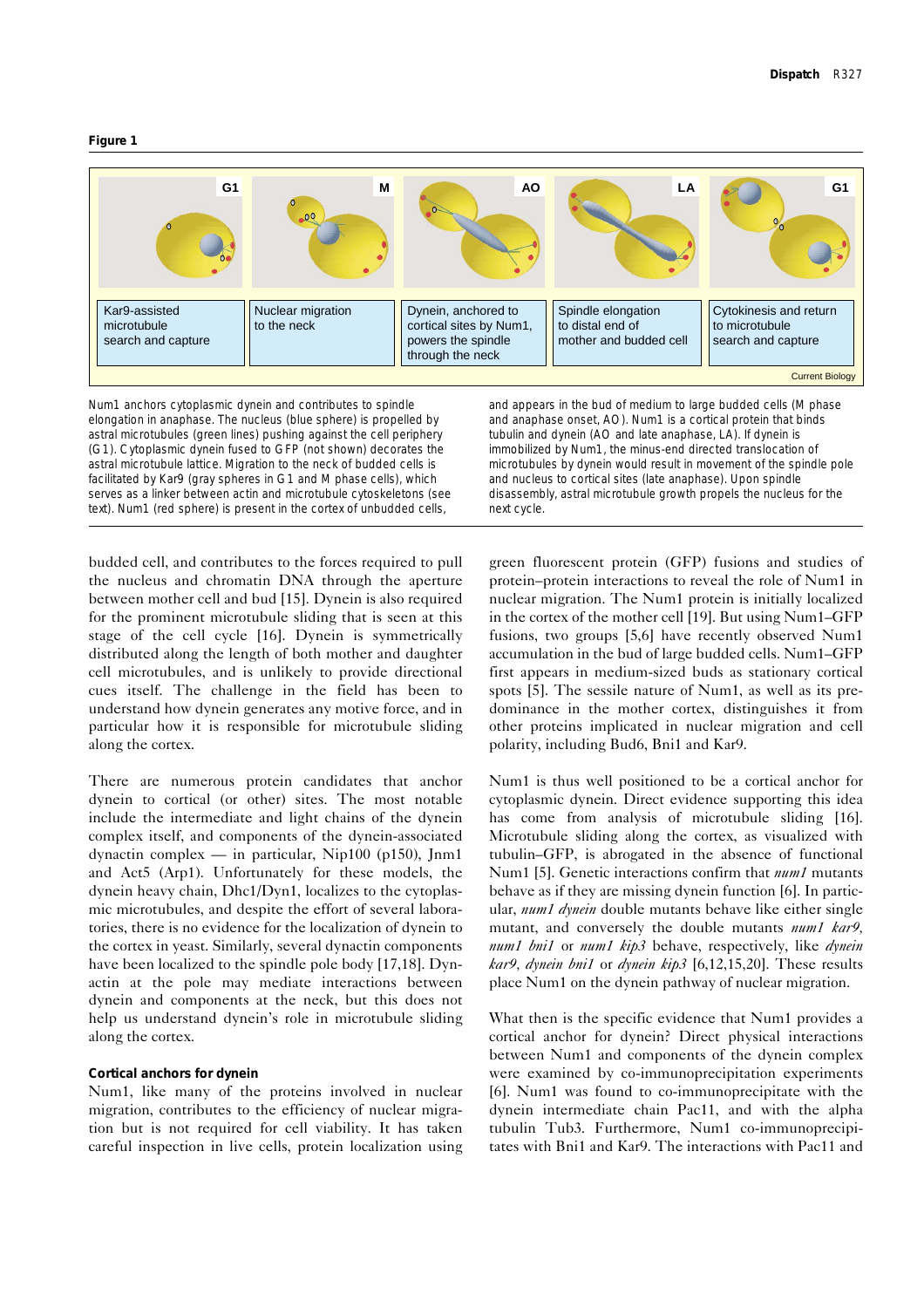Tub3 indicate that Num1 may indeed provide the anchor for dynein in the cortex. The functional significance of Num1's apparent interactions with Kar9 and Bni1 is less obvious; consistent with this finding, however, is the observation that Num1–GFP localization is dependent on *BNI1*, in particular Num1 was seen to relocalize from the tip of the bud to the neck in *bni1* mutants.

These observations support the proposed roles for Bud6 and Bni1 as components of a general cortical scaffold, which perhaps now should include Num1 as a specific effector for dynein. The relocalization of Num1 from the tip of the bud to the neck in *bni*1 mutants mirrors the similar relocalization of Bud6 in *bni1* cells [21]. Loss of Bni1 is accompanied by increased microtubule interactions with the neck region [21]. Thus, microtubule interactions are dependent upon Bni1 anchoring Bud6 and Num1 to the bud tip. The default position for Bud6 and Num1 in *bni1* cells may be the neck, which is possibly indicative of secondary anchors at this site.

The second indication that Num1 has a role in anchoring dynein is the loss of dynein-dependent spindle oscillations in *num1* mutants. In wild-type cells arrested with the DNA synthesis inhibitor hydroxyurea, the nucleus becomes closely apposed to the neck, whereas it is displaced from the neck in hydroxyurea-treated *num1* cells [3]. Similarly, nuclei are displaced from the neck in dynein mutants treated with hydroxyurea [14]. While there may be secondary anchors at the neck for dynein, these data are consistent with the idea that Num1 and dynein contribute to dynein-dependent nuclear motility prior to the onset of anaphase.

How does an anchor embedded in the cortex facilitate microtubule sliding along the cortex? The inferred dynein localization to microtubules has to be cautiously interpreted, given that the observations are based on GFP fusion proteins and the attached GFP could disrupt dynein's normal interactions. The interactions between dynein and Num1 may be very transient, with dynein generating its power stroke while engaged with Num1. The problem is the relatively sparse distribution of Num1 in the bud, and moreover its prominence at the tip. Much of the reported microtubule sliding can be seen along the bud cortex, indicating either that active Num1 is more widely distributed in the bud, but generally below the limits of detection, or that a few contact sites in the cortex suffice to anchor the motor.

Num1's localization at the bud tip as well as in the mother cell indicates that it might have two functional states: a Bni1-dependent state at the bud tip, and a Bni1 independent state in the mother cell. The tip-localized Num1 could serve as the anchor for dynein and facilitate spindle elongation. The mother-cell-localized Num1 may be inactive until anaphase onset, or perhaps in a different (Bni1-independent) conformation and serve a different role in unbudded cells.

Two structural features of Num1 suggest that the motherbound form of the protein may have cortex-binding sites. Firstly, the pleckstrin homology domains may be important for interactions with the membrane lipid phosphatidylinositol-4,5-bisphosphate, and Num1 has been shown to physically interact with phospholipase C [22]. And secondly, the twelve 64-residue repeats, which resemble the partially conserved tetratricopeptide repeats (TPRs) found in members of the anaphase-promoting complex, suggest that Num1 may be part of a larger multisubunit complex. At least one of these repeats is required for exogenous Num1 to suppress the nuclear migration defect of *num1* mutants [19], and while the repeat number varies in different yeast strains, ranging from 1–24 copies, all variants contain at least one repeat.

While the mechanism of action of Num1 remains elusive, the discovery that this protein is localized in the yeast cell bud, and careful examination of the *num1* mutant phenotype, have revealed an important player in nuclear positioning and migration to the bud. The field can now turn its attention to how cytoplasmic dynein, bound along dynamically growing and shortening microtubules, gets 'captured' by the Num1 anchor and powers the nucleus toward its destiny in the bud.

#### **References**

- 1. Hartwell LH, Culotti J, Pringle JR, Reid BJ: **Genetic control of the cell division cycle in yeast.** *Science* 1974, **183:**46-51.
- 2. Kormanec J, Schaaff-Gerstenschlager I, Zimmermann FK, Perecko D, Kuntzel H: **Nuclear migration in** *Saccharomyces cerevisiae* **is controlled by the highly repetitive 313 kDa NUM1 protein.** *Mol Gen Genet* 1991, **230:**277-287.
- 3. Revardel E, Aigle M: **The** *NUM1* **yeast gene: length polymorphisms and physiological aspects of mutant phenotype.** *Yeast* 1993, **9:**495-506.
- 4. Geiser JR, Schott EJ, Kingsbury TJ, Cole NB, Totis LJ, Bhattacharyya G, He L, Hoyt MA: *Saccharomyces cerevisiae* **genes required in the absence of the CIN8-encoded spindle motor act in functionally diverse mitotic pathways.** *Mol Biol Cell* 1997, **8:**1035-1050.
- 5. Heil-Chapdelaine RA, Oberle JR, Cooper JA: **The cortical protein Num1p is essential for dynein-dependent interactions of microtubules with the cortex.** *J Cell Biol* 2000, **151:**1337-1343.
- 6. Farkasovsky M, Kuntzel H: **Cortical Num1p interacts with the dynein intermediate chain Pac11p and cytoplasmic microtubules in budding yeast.** *J Cell Biol* 2001, **152:**251-262.
- 7. Miller RK, Rose MD: **Kar9p is a novel cortical protein required for cytoplasmic microtubule orientation in yeast.** *J Cell Biol* 1998, **140:**377-390.
- 8. Lee L, Tirnauer JS, Li J, Schuyler SC, Liu JY, Pellman D: **Positioning of the mitotic spindle by a cortical-microtubule capture mechanism.** *Science* 2000, **287:**2260-2262.
- 9. Korinek WS, Copeland MJ, Chaudhuri A, Chant J: **Molecular linkage underlying microtubule orientation toward cortical sites in yeast.** *Science* 2000, **287:**2257-2259.
- 10. Yin H, Pruyne D, Huffaker TC, Bretscher A: **Myosin V orients the mitotic spindle in yeast.** *Nature* 2000, **406:**1013-1015.
- 11. Beach DL, Thibodeaux J, Maddox P, Yeh E, Bloom K: **The role of the proteins Kar9 and Myo2 in orienting the mitotic spindle of budding yeast.** *Curr Biol* 2000, **10:**1497-1506.